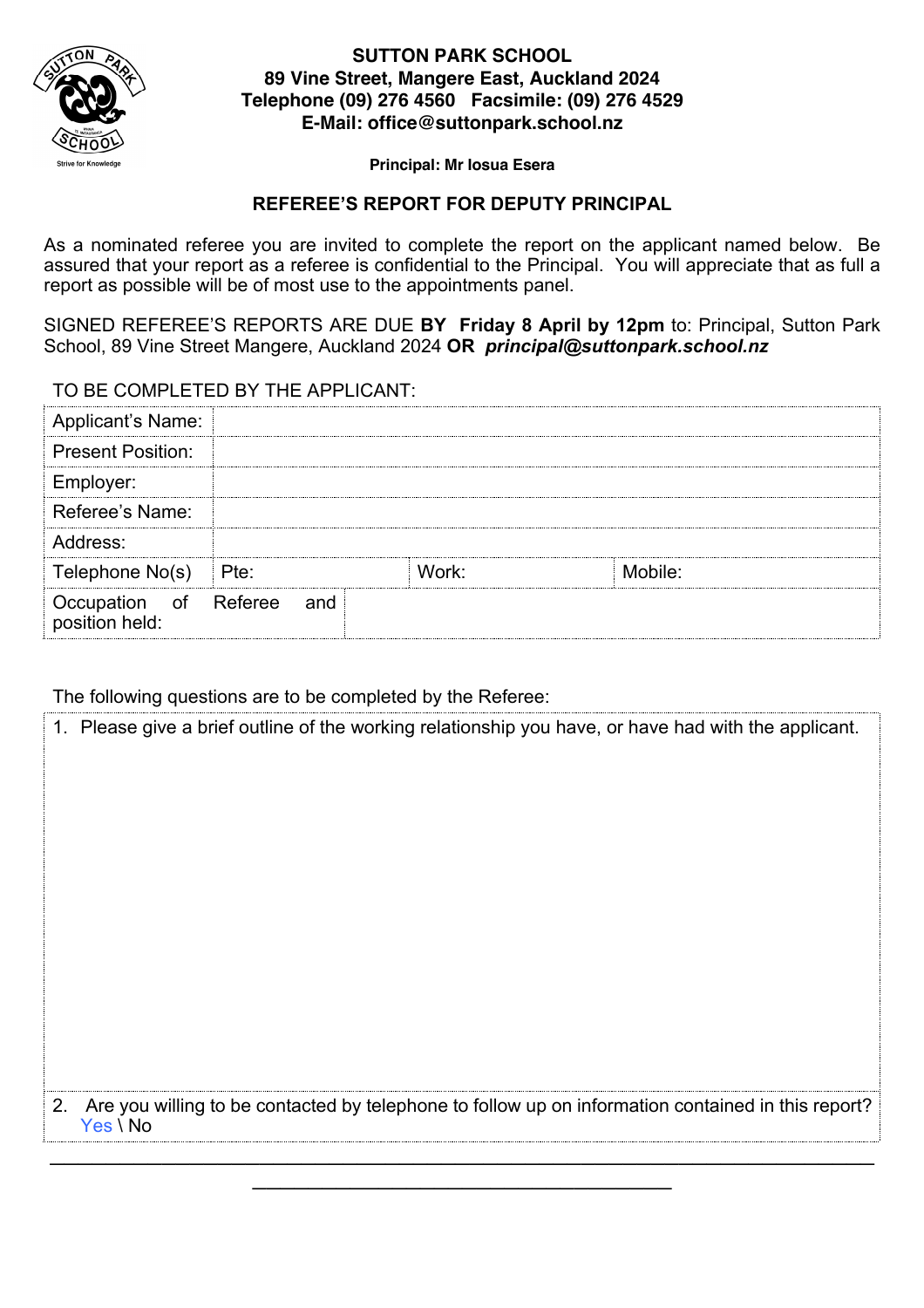## **Referee Information:**

We invite you to complete this form and assure you that your report will be kept confidential to this Board of Trustees and those directly involved in the appointment process. This report asks you to rank the applicant on a scale of 5 to 1. In the interests of fairness to this applicant and others applying, please rank the applicant using the following scale as an indication of their level of performance.  $5$  = exceptional,  $4$  = high quality,  $3$  = very satisfactory/competent, 2 = borderline and 1 = needs development.

If you feel unable to comment on an aspect, please indicate "u" (unknown)

## **Personal Qualities**

|                                            | $\leftarrow$ High<br>Low $\rightarrow$ |   |   |                | Unknown |   |
|--------------------------------------------|----------------------------------------|---|---|----------------|---------|---|
| Please rate the applicant's                | 5                                      | 4 | 3 | $\overline{2}$ |         | U |
| Conduct and professional appearance        |                                        |   |   |                |         |   |
| Warmth                                     |                                        |   |   |                |         |   |
| Sense of integrity                         |                                        |   |   |                |         |   |
| Is inclusive and values cultural diversity |                                        |   |   |                |         |   |
| Approachability                            |                                        |   |   |                |         |   |
| Flexibility                                |                                        |   |   |                |         |   |
| Sense of humour                            |                                        |   |   |                |         |   |
| Has high expectations for achievement      |                                        |   |   |                |         |   |
| Personal motivation                        |                                        |   |   |                |         |   |
| Enthusiasm/energy                          |                                        |   |   |                |         |   |
| Confidence                                 |                                        |   |   |                |         |   |
| Innovative thinker                         |                                        |   |   |                |         |   |
| Comments:                                  |                                        |   |   |                |         |   |
|                                            |                                        |   |   |                |         |   |
|                                            |                                        |   |   |                |         |   |

#### **Professional Qualities**

|                                                                       | High |   |   | Low | $\rightarrow$ | Unknown |
|-----------------------------------------------------------------------|------|---|---|-----|---------------|---------|
| Capacity to                                                           | 5    | 4 | 3 | 2   |               | U       |
| Identify new opportunities and action where appropriate               |      |   |   |     |               |         |
| Grasp knowledge and put ideas into action                             |      |   |   |     |               |         |
| Undertake delegated responsibilities with a minimum of<br>supervision |      |   |   |     |               |         |
| Show vitality, initiative, and diligence                              |      |   |   |     |               |         |
| Adopt an analytical approach to problem solving                       |      |   |   |     |               |         |
| Initiate and manage change                                            |      |   |   |     |               |         |
| Provide a professional perspective on educational issues              |      |   |   |     |               |         |
| Strengthen/enhance personal professional development                  |      |   |   |     |               |         |
| Consult with others and reach a decision collaboratively              |      |   |   |     |               |         |
| Be an effective speaker and communicator                              |      |   |   |     |               |         |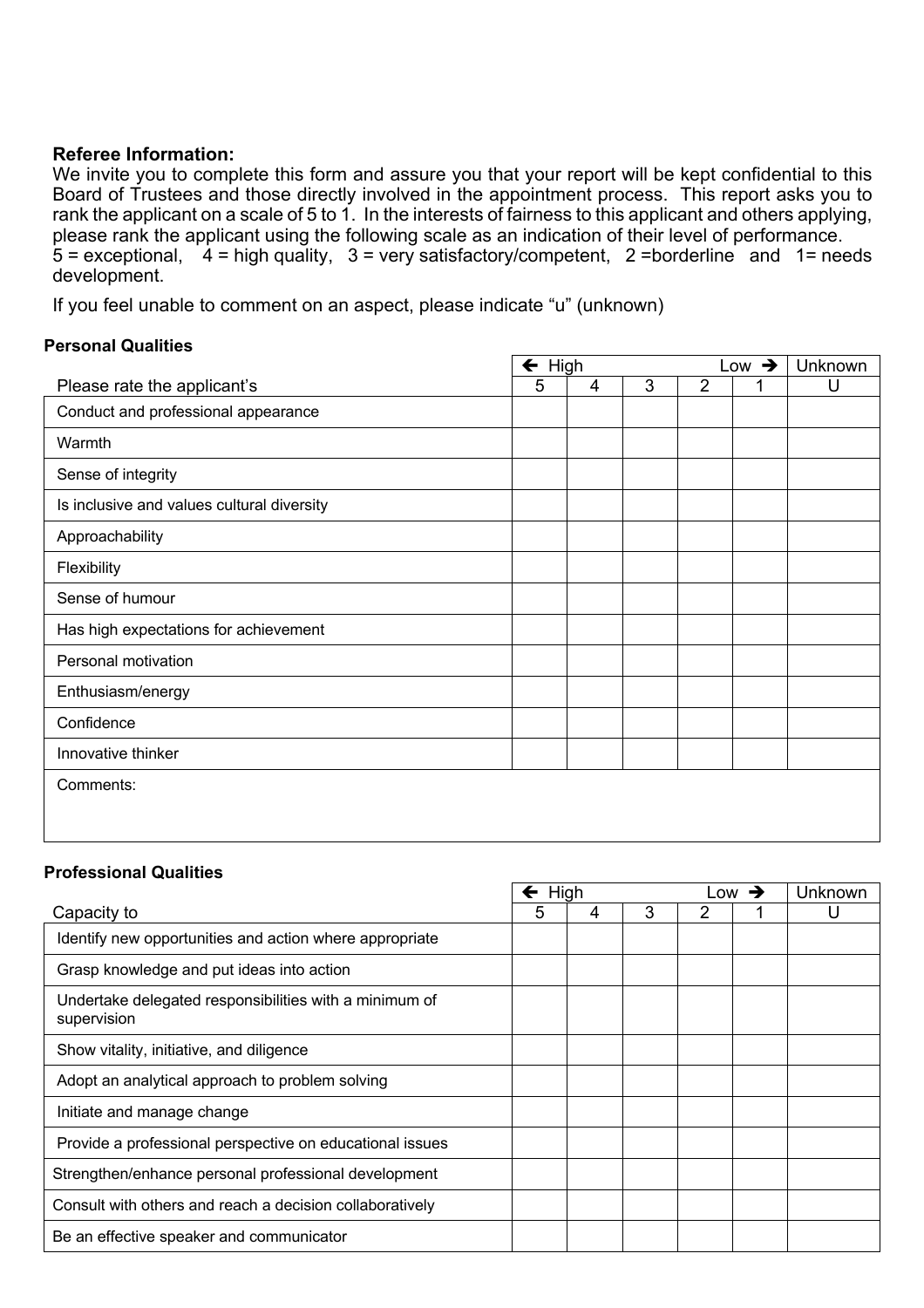| Listen and seek advice when appropriate |  |  |  |
|-----------------------------------------|--|--|--|
| Comments:                               |  |  |  |
|                                         |  |  |  |
|                                         |  |  |  |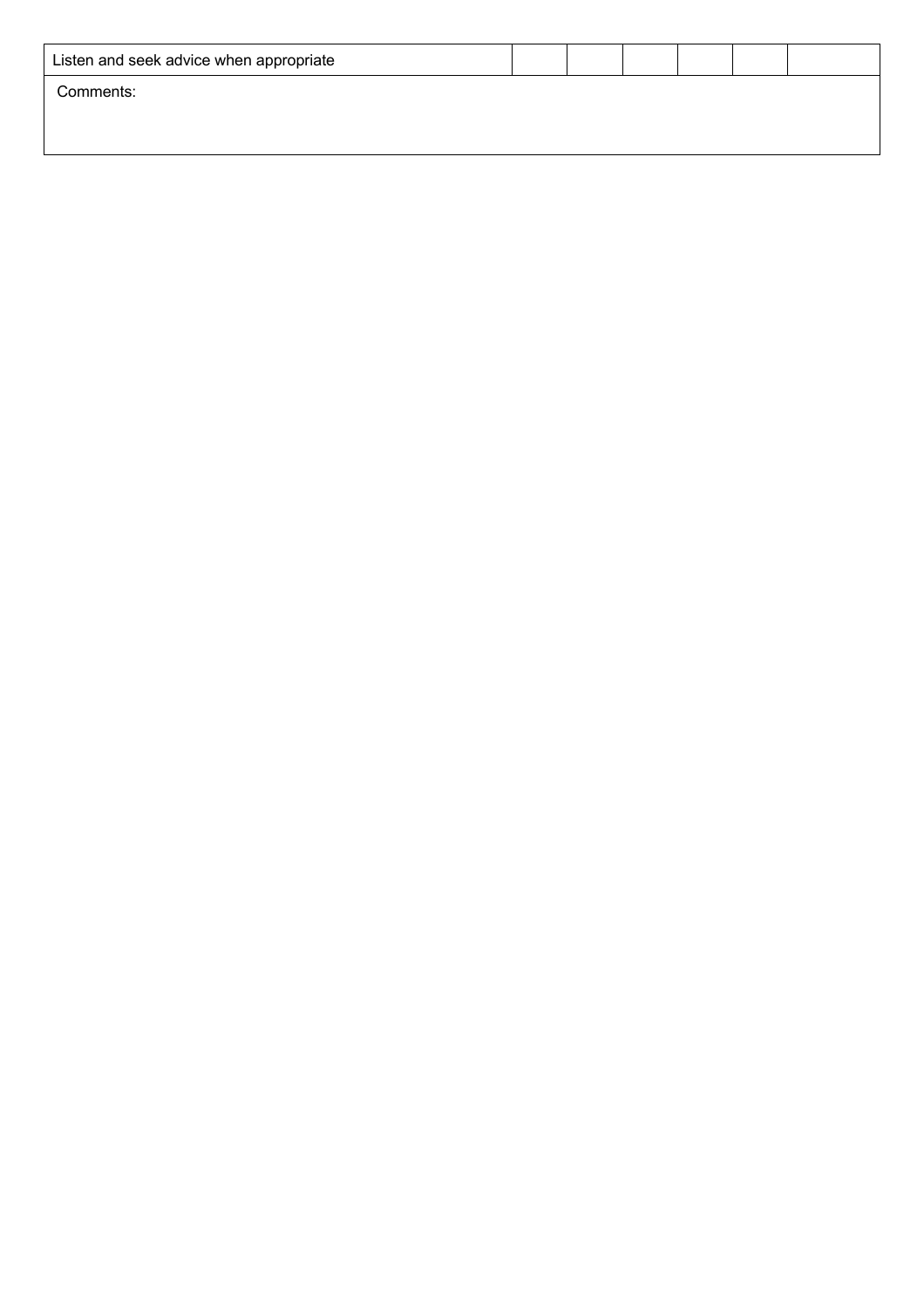# **Professional Knowledge**

|                                                              | $\leftarrow$ High |   | Low | Unknown |  |  |
|--------------------------------------------------------------|-------------------|---|-----|---------|--|--|
|                                                              | →                 |   |     |         |  |  |
| Please rate the applicant's knowledge of                     | 5                 | 4 | 3   | 2       |  |  |
| The New Zealand Curriculum                                   |                   |   |     |         |  |  |
| Assessment and reporting requirements for primary<br>schools |                   |   |     |         |  |  |
| Interpreting and using data to improve performance           |                   |   |     |         |  |  |
| Effective self-review processes                              |                   |   |     |         |  |  |
| General trends and developments in education                 |                   |   |     |         |  |  |
| Comments:                                                    |                   |   |     |         |  |  |
|                                                              |                   |   |     |         |  |  |

## **Relationships with Students**

|                                                                                                                         | $\leftarrow$ High |   |   |   | Low $\rightarrow$ | Unknown |
|-------------------------------------------------------------------------------------------------------------------------|-------------------|---|---|---|-------------------|---------|
| Capacity to:                                                                                                            | 5                 | 4 | 3 | 2 |                   |         |
| Establish warm and friendly relations with students<br>regardless of age, ethnic background and individual<br>abilities |                   |   |   |   |                   |         |
| Earn respect                                                                                                            |                   |   |   |   |                   |         |
| Encourage and support students to take increasing and<br>appropriate responsibility for their own learning              |                   |   |   |   |                   |         |
| Address the learning needs of, and<br>provide<br>opportunities for, all students                                        |                   |   |   |   |                   |         |
| Comments:                                                                                                               |                   |   |   |   |                   |         |

 $\overline{a}$ 

# **Relationships with Colleagues**

|                                                         | $\leftarrow$ High |   |   | _OW | Unknown |
|---------------------------------------------------------|-------------------|---|---|-----|---------|
| Capacity to:                                            | 5                 | 4 | 3 | 2   |         |
| Lead a successful and effective team                    |                   |   |   |     |         |
| Lead by example                                         |                   |   |   |     |         |
| Establish excellent working relationships               |                   |   |   |     |         |
| Acknowledge the skill and knowledge of others           |                   |   |   |     |         |
| Treat all staff fairly without favouritism              |                   |   |   |     |         |
| Gain acceptance and recognition for professional skills |                   |   |   |     |         |
| Comments:                                               |                   |   |   |     |         |

ř.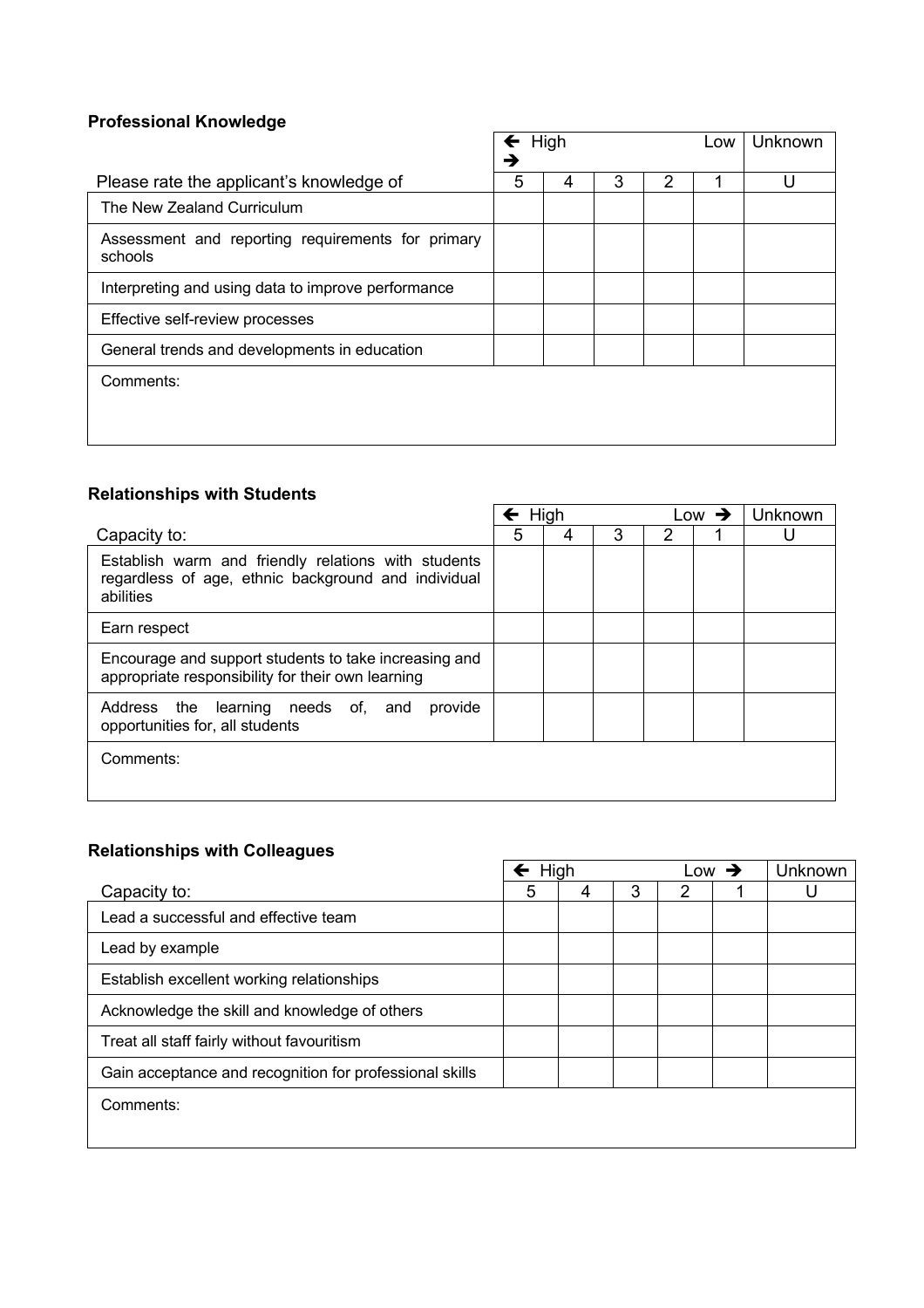# **Information and Communication Technology**

| <b>Information and Communication Technology</b>                                  | $\leftarrow$ High |   |   |                | Low $\rightarrow$ | <b>Unknown</b> |  |
|----------------------------------------------------------------------------------|-------------------|---|---|----------------|-------------------|----------------|--|
|                                                                                  | 5                 | 4 | 3 | $\overline{2}$ |                   | U              |  |
| Personal ability and skills                                                      |                   |   |   |                |                   |                |  |
| Vision for its development in schools                                            |                   |   |   |                |                   |                |  |
| Attitude to its use as a learning tool for students, staff<br>and community      |                   |   |   |                |                   |                |  |
| for<br>Ability<br>to<br>harness<br>support<br>and<br>resources<br>implementation |                   |   |   |                |                   |                |  |
| Comments:                                                                        |                   |   |   |                |                   |                |  |
|                                                                                  |                   |   |   |                |                   |                |  |
|                                                                                  |                   |   |   |                |                   |                |  |
|                                                                                  |                   |   |   |                |                   |                |  |
|                                                                                  |                   |   |   |                |                   |                |  |